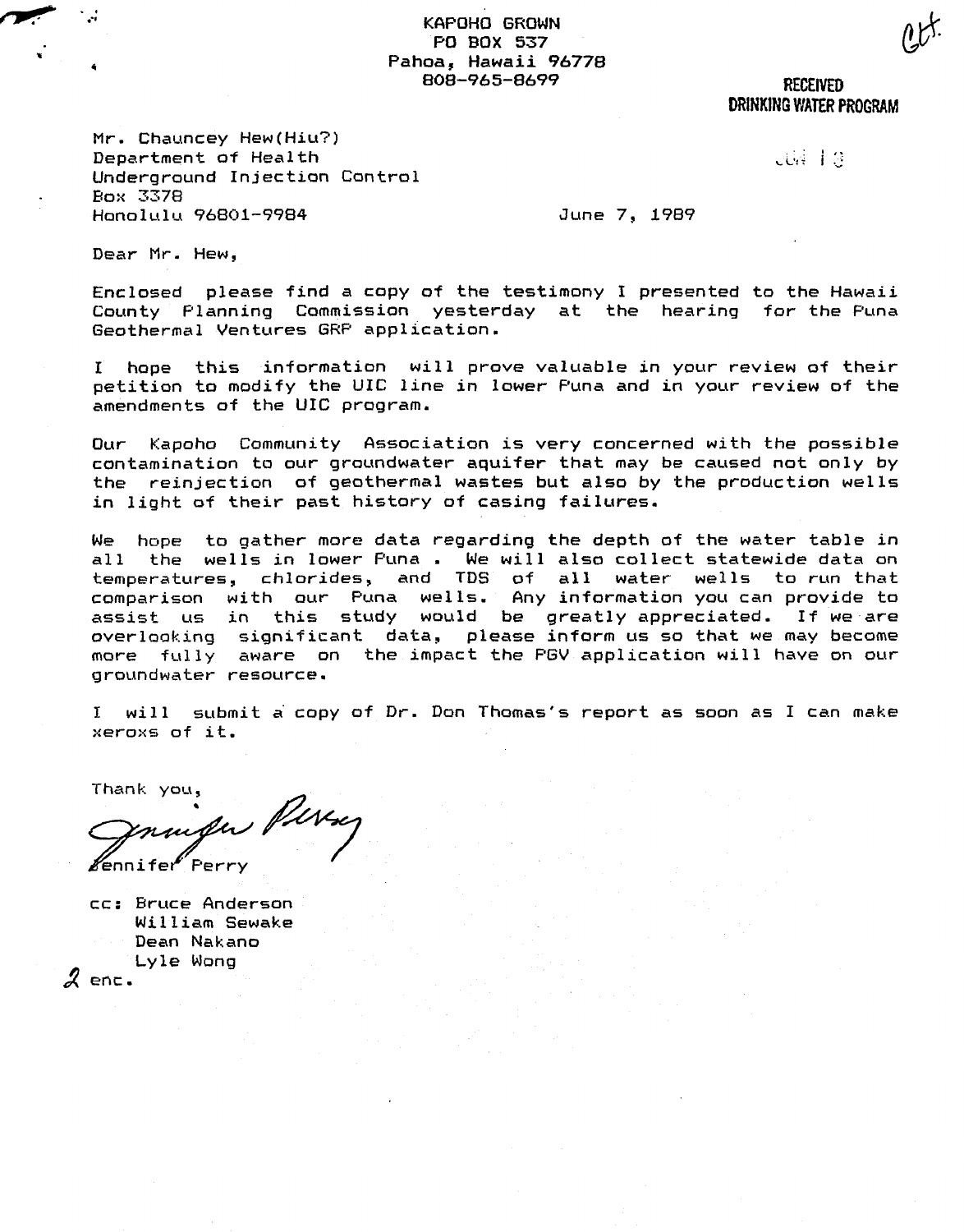7/14/82: 1/25/83: 4' gap at the 9-5/8" casing tieback between 1093-1097' 3/29/83: .<br>ا . INVENTORY OF WELLS IN THE LOWER PUNA DISTRICT 28d3-03 KAPOHO STATE 1, Thermal Power Co. (driller: Water Resources Int~l) elevation: 619' well depth: 7290' casing: 4072' cement; 7216' perforated drilling days: 9/1/81 - 11/12/81 (65) chloride: 1200 DLNR bailing sample temperature: bottom hole 650 F or 343 C 9/11/81: water table at 540'-630', bailed for sample at 608', 113F 2/20/82: casing leaks determined at 900-940' and 1040-1080' 5/12/82: 9-5/8" casing foUnd jammed into the expansion spool 8/4-6/82: flow test, well substantially "dried up" during testing separator test, chemical emission control problem ensued resulting in a temporary shut down; well produces 100% steam at <sup>a</sup> FWHP of 120 psig with mass flow rate of 72,000 lb/hr 10/2/82: pipe to flange well failed, flowed uncontrolled for 38 hrs after inspection, wellhead considered to be sound.FBI investigation; as consequence of interzonal flow, a gas cap was forming in the well, bled on 11/29 and 12/14 2/18/83: casing leak found at 670' 4/15/83: Dia-Log caliper logs, parted casing from 226-233', split casing from 362-363', gaps at numerous collars (buttress coupling recess) (found with TV camera recording) top of cement plug at 1750' 2883-04 KAPOHO STATE 2, Thermal Power Co. (driller: Water Resources Int'l) elevation: 718' well depth: 8005' casing: 4209' cement, 7891' perforated drilling days: 1/19/82-4/2/82 (56) chloride: temperature: 659.9F or 348.8C wellbore deviation: 399.32' 1/2/82: 706' bailed for water sample to DLNR 2/3/82: fluid level noted at 550' in wellbore 3/30/82: flow test 4/20-5/1/82: flow test 7/28-8/2/82: flow test with separator system 5/11/82: wireline, temperature and pressure tools lost in hole due to embrittlement of .092" carbon plow steel 8/24/82:Sanicro-28 stainless steel found embrittled, study indicated that type 310 stainless steel with moderate tensile strength would be most cost effective casing leak found at 1040-1050' with wireline debris still lost in hole, cement plug placed at 3175' 2883-06 KAPOHO STATE lA, Thermal Power Co. (driller:Water Resources Int'l) elevation: "640' well depth: 6505' casing: "4000' cement, 5505 perforated liner drilling days: 7/8/85-9/3/85 chloride: 1098 DLNR bailing sample temperature: 654.7F bottomhole; 369F production test well bore deviation: 619.21' 7/18/85: water table 597" 7/19/85: bailed for sample @618', 75 gal. 1/29/86: chloride from chemical analysis of geo reservoir 21,000 ppm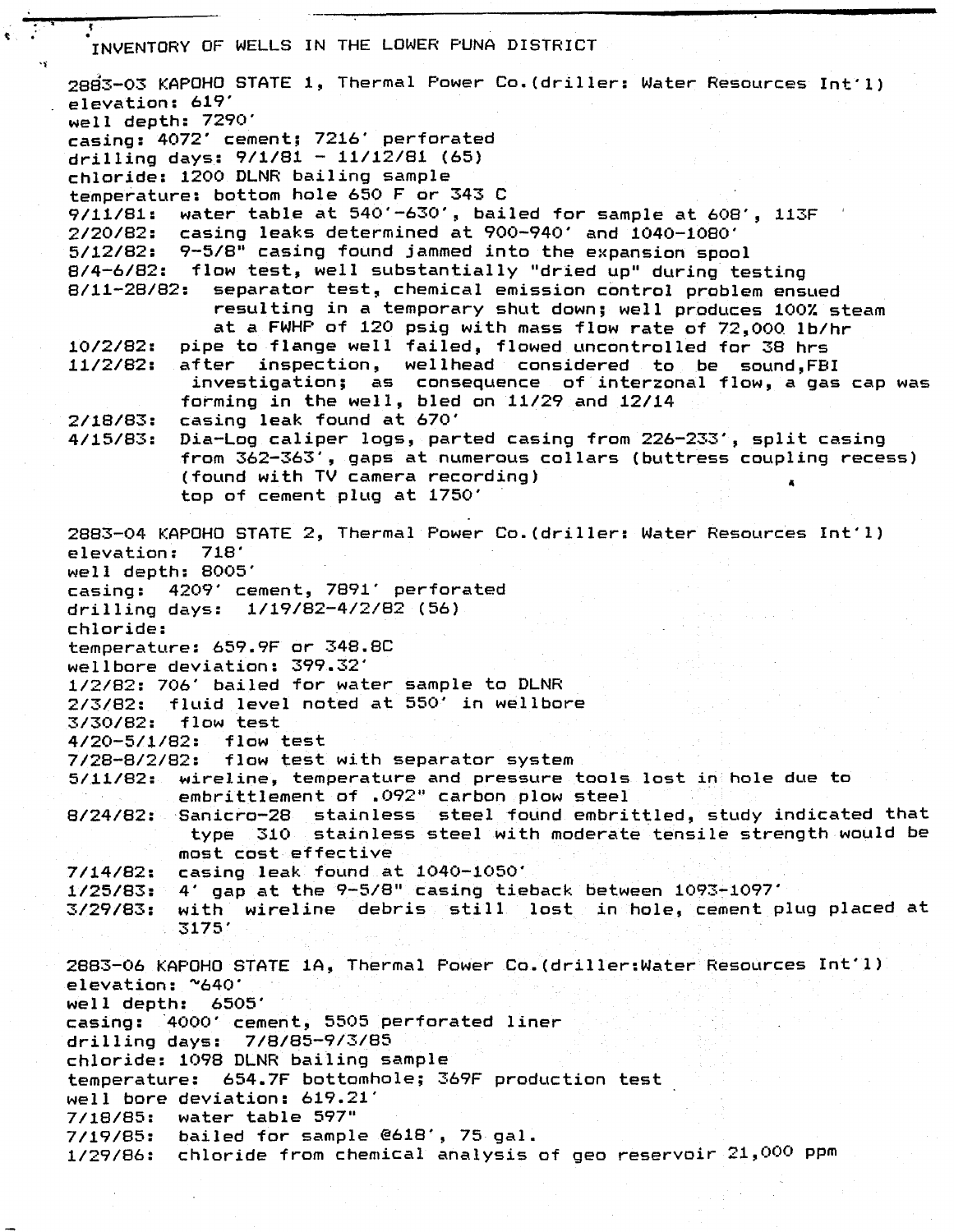2883-02 LANIPUNA 1, Barnwell Indus.(driller: elevation: well depth: 8389' DLNR 8400' DPED 7/82 Public Sector Geo Dev Program casing: date drilled: 2/9/81-5/26/85 chloride: temperature: well bore'deviation: 2883-05 LANIPUNA 6, Barnwell/GEDCO (driller: elevation: well depth: 4000' casing:<br>date drilled: date drilled: 1984 (completion in May) chloride: temperature: well bore deviation: 2102-01 PULAMA, DOWALD,(driller: Samson Zerbe) elevation: 230'<br>well depth: 250' 1979 Prelimary Regional Survey HIG casing: 250'; 8" date drilled: 1963 status: unused location: 192107x1550212 'chloride: 110-298 ppm temperature: 79F or 25.8C 2317-01 VOLCANO NATIONAL PARK, Colorado School of Mines(Water Res. Int'l) elevation: 3606' well depth: 4127' casing: 1025'; 14" date drilled: 1973 status: observation location: 192344x1551721 (1 km S. Halemaumau) chloride: 1150 ppm (HIG Chloride/Magnesium Ratio 1979) temperature: 279F or 137C 2487-01 KEAUOHANA 1, DWS (Ocean View Drilling) elevation: 752' well depth: 802' casing: 800' ; 8" date drilled: 1961 status: Municipal location: 192456x1545719 chloride: 72-92ppm temperature: 72-75F or 23~9C 2487-02 KEAUOHANA 2, DWS (Layne Driling) elevation: 752' well depth: 803' casing: 803'; 12" date drilled: 1970 status: Municipal location: 192457x1545718

 $\cdot$  .  $\cdot$  if the state  $\cdot$ 

".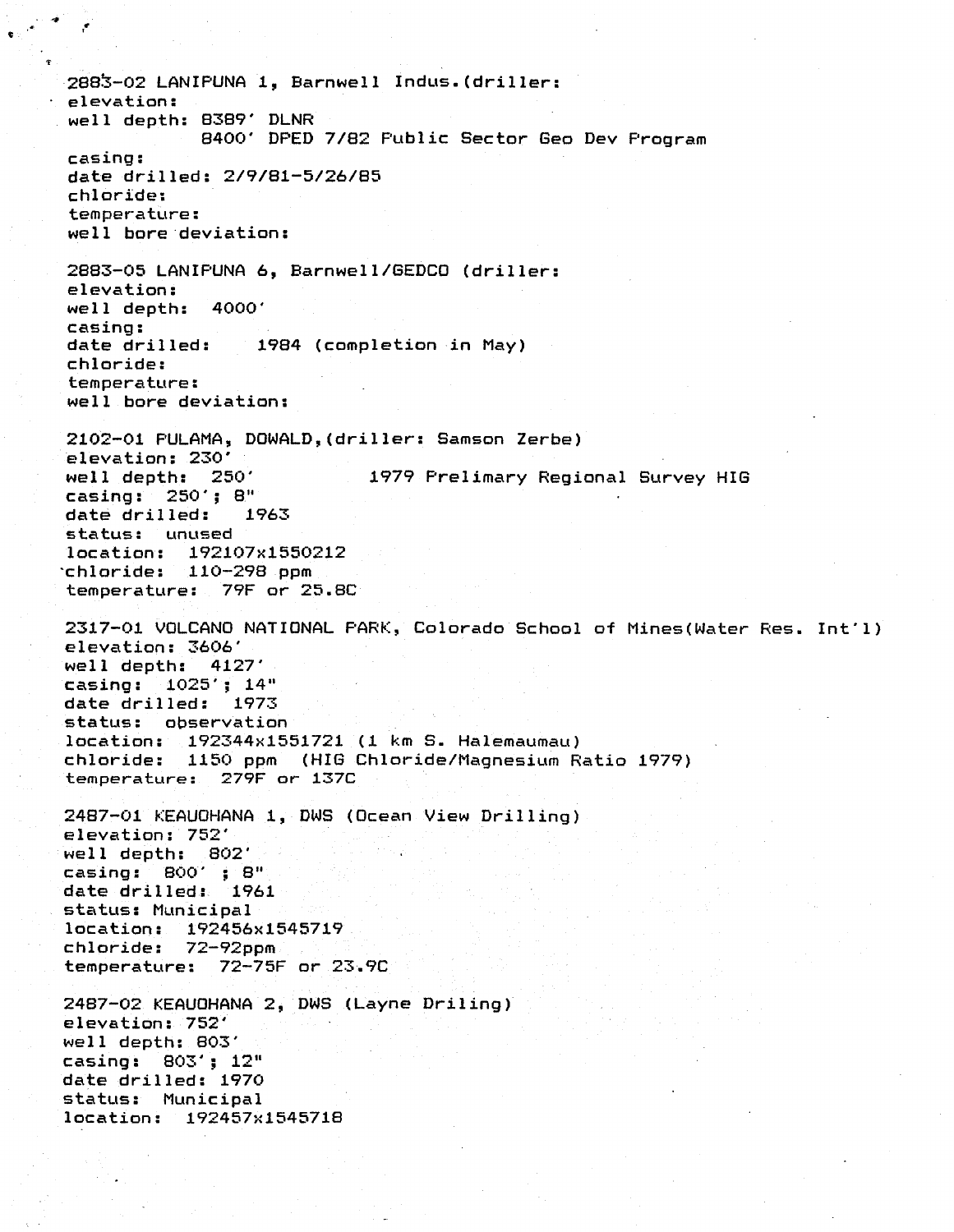```
temperature: 23.5C
2655-x (2685-01 DLNR) ASHIDA: BARNWELL/GEDCO (driller:Water Resources)
elevation: 244.8m
well depth: 8000'
casing:
date drilled: 1980
status:
location: near Bryson's cinder pit, land owner Harold Ashida
chloride: 460 DLNR bailing sample
temperature:
2686-01 PUNA THERMAL 1,Haw.Thermal Power(driller: Samson Zerbe)
        GEOTHERMAL 1
elevation: 1009
well depth:17S'
casing: 177'; 14"
date drilled: 1961
status: unused
location: 192634x1545646
chloride:
temperature: 54.5C
2686-02 PUNA THERMAL TH2, Haw.Thermal Power (driller:Samson Zerbe)
        GEOTHERMAL 2
elevation: 1035'
well depth: 556'
casing: 107'; 14"
date drilled: 1961
status: unused
location: 192633x1545648 Opihikao off highway
chloride:
temperature: 83C (Preliminary Regional Survey, HIG 1974)
Abandoned at 350' due to loose formation; lost drill piece
                                           5850ppm
                                          11QOOppm
                                           3811ppm
9/62
Chloride/Magnesium Ratio HIG 1979:
                                    1/74
                                    1/75
2783-01 MALAMA KI, DOWALD (driller: Ocean View Drilling)
elevation: 274'
well depth: 319'
casing: 319'; 8"date drilled: 1962
status: unused
location: 192728x1545301
chloride: 2200-6600ppm (Preliminary Regional Survey HIG 1974)
temperature: 129F or 53.9C
2881-01 POHOIKI PUNA, Oneloa Co.(driller: Cont. Drilling)
        ALLISON (Ralph)
elevation: 132'
well depth: 140'
casing: 138'; 4"
date drilled: 1973
status: irrigation
location: 192819x1545110
```
cQ~oride: 124-134ppm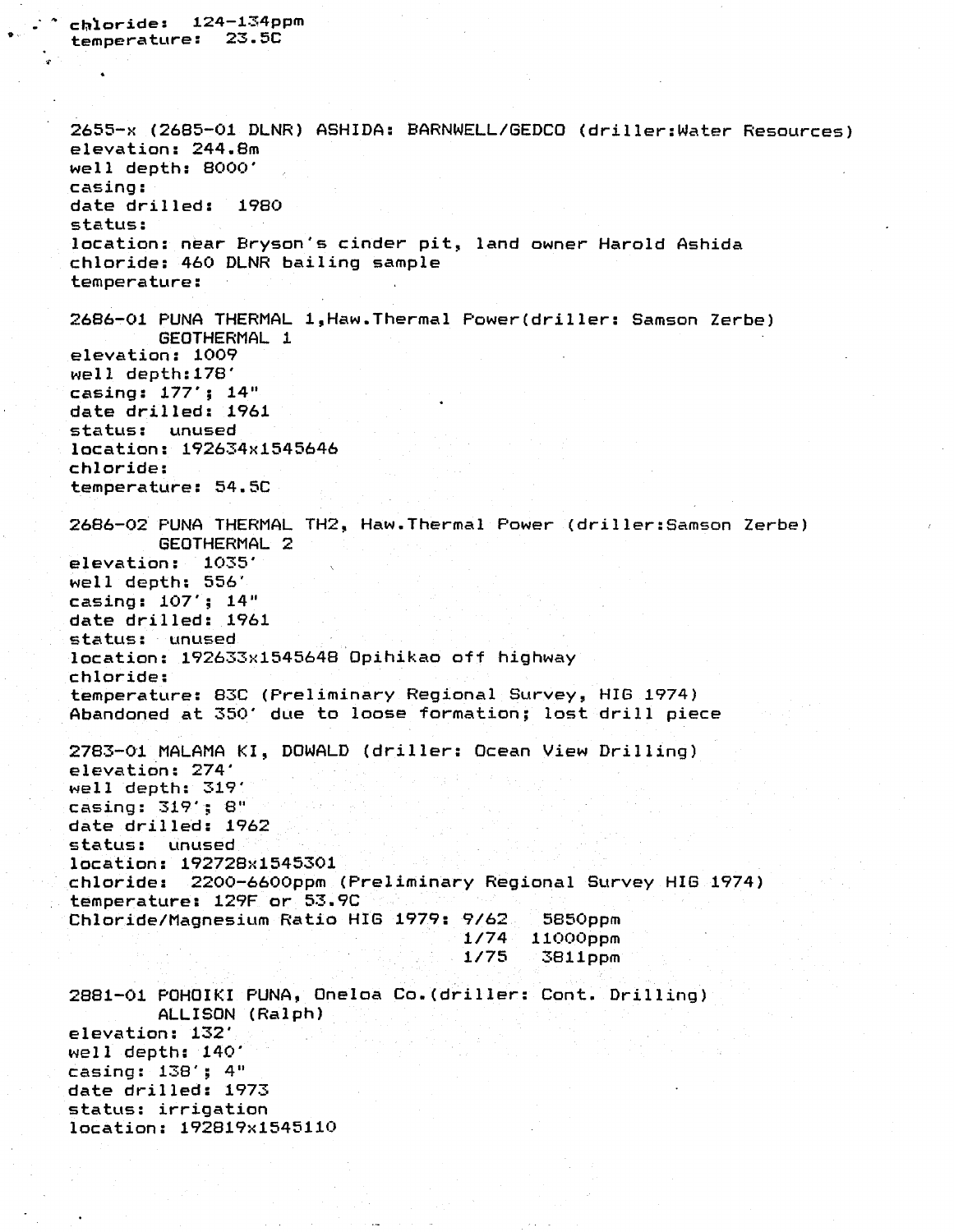e en el seu de la proprieta de la proprieta de la proprieta de la proprieta de la proprieta de la proprieta de<br>La proprieta de la proprieta de la proprieta de la proprieta de la proprieta de la proprieta de la proprieta d cbloride: 722-2300ppm temperature: 39C ALL:ISON SPRING location: Chloride/Magnesium Ratio, HIG,1979: 1/74 38C 281ppm chloride 1/75 37.8C 1400ppm chloride 2883-01 HGPA, University of Hawaii(driller:UH/GEDCO) elevation: 184.1m well depth: 6455' casing: 2270'; intermediate depth slotted liner rather than cement date drilled: 11/75-4/76 status: production location: chloride: 1040ppm (Chloride/Magnesium Ratio HIG 1979) 1000-2000 DLNR bailing sample 9/22/87 Don Thomas to Jack Huisingh NELH "The presence of only slightly brackish water at 2km depths suggested that some mechanism associated with the rift zone was responsible for exclusion of seawater from the interior of the geothermal reservoir." temperature: 358F water table: <sup>5</sup> samplings taken at drill time 4/76: Venting 7/2/76: Unabated 4 hrs, vertical plume 200-300' 7/22/76: Unabated flashing 4 hrs 7/27-28/78: flashing 9/18/81: smell reported as bad 12/11/81: venting through silencers, plume over Lanipuna, 110dba 2/8/82: asthma attack reported 3/4/82: bad smell in Leilani, steam blocking Pohoiki road 3/19/82: smell reported worse than ever 3/30/82: smell & ear infections reported venting, H2S exceeded instrument calibration of 150ppb 9/19/84: odor and noise (brine sparger) complaint filed odor complaint (plant abatement system out of service for repair) abated through rock muffler 2982-01 PUNA THERMAL TH3, Hawaii Thermal Power Co (driller: Samson Zerbe) elevation: 563' well depth: 690'or 210.3m casing: 18" date drilled: 1961 status: unused location: 192913x1545255, landowner Reginald Ho & Hiroo Sato temperature: 210m = 48.6C; 175m= 91.6C (USGS) choloride: 1975 = 3274ppm 2986-01 PAHOA BATTERY 2A, DWS(driller: Maui Drilling) elevation: 711' well depth: 755' casing: 754', 8" date drilled: 1960 status: municipal location: 192924x1545647 temperature: 22.2C or 74F chloride: 2-6ppm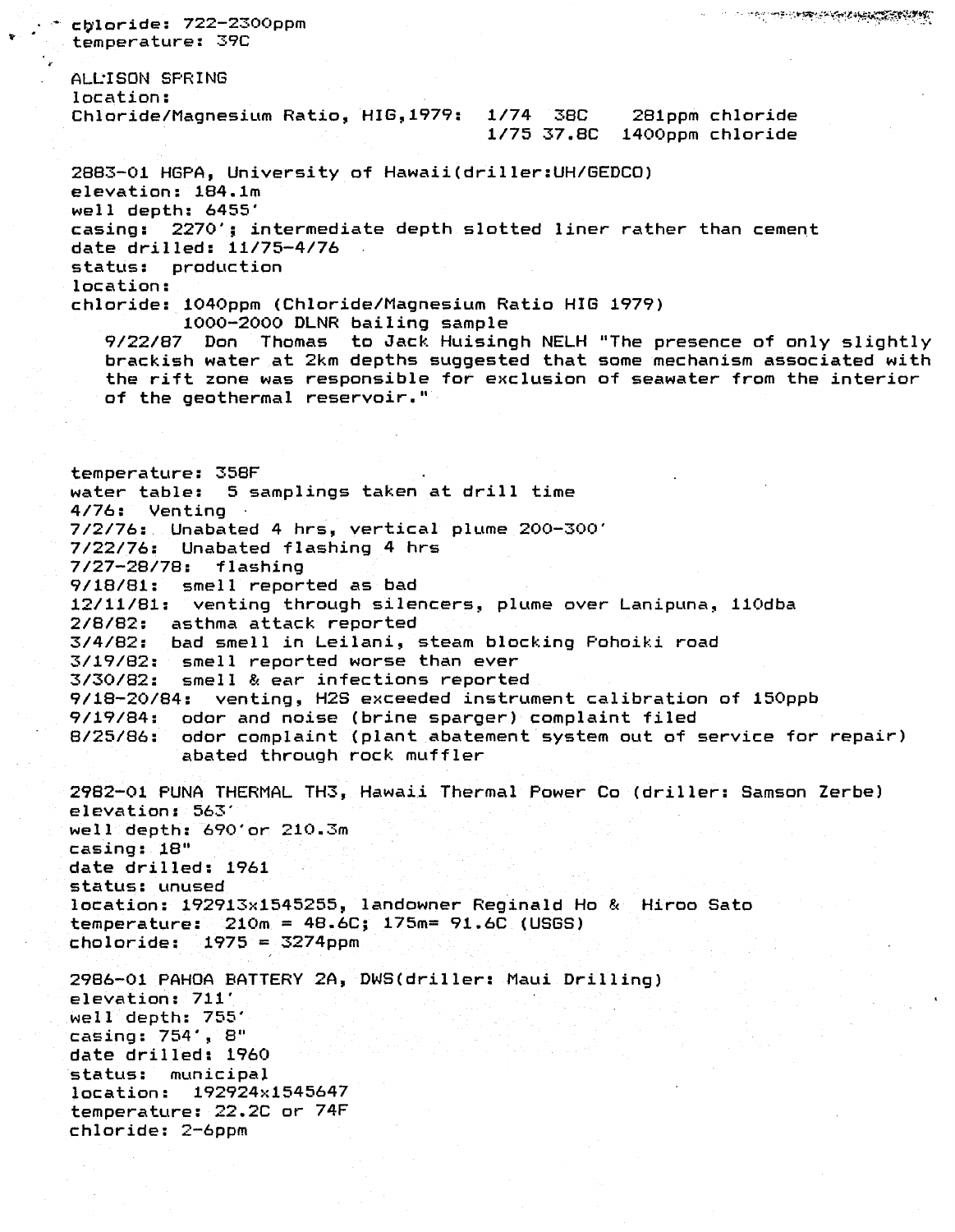2986-02 PAHOA BATTERY 2B, DWS(driller: Pacific Drilling) ;- ele.vation: 705' well depth: casing: date drilled: 1963 status: municipal location: 192925x1545646 temperature: 23C chloride: 6-27ppm ISAAC HALE SPRING at Pohoiki (Chloride/Magnesium Ratio HIG 1979) temperature: 38.9C; ph:7.28; chloride: 4062ppm 3080-01 KAPOHO CRATER, DWS (driller: Hawaii DWS) elevation: 38' well depth: 46' casing: 46'; 66" date drilled: 1961 status: municipal location: 193016x1545021 temperature: 25.3C chloride: 64-174ppm 3081-01 KAPOHO AIRSTRIP, DWS (driller: Ocean View) elevation: 287' well depth: 337' casing: 8" date drilled: 1961 status: unused location: 193024x1545159 temperatu~e: 33.9C (1961= 28C) chloride: 331-345ppm (1972 220ppm USGS) 3081-02 PUNA THERMAL TH4,Hawaii Thermal Power Co (driller:Samson Zerbe) elevation: 250' well depth: 290' casing: 14" date drilled: 1961 status: unused, hole plugged with rocks at 98' location: 193039x1545119 temperature: 43C chloride: 3185-01 HAWAIIAN SHORES 1, Miller & Lieb(driller: Ocean View Drilling) elevation: 402' well depth: 446' casing: 446', 8" date drilled: 1964 status: domestic location: 193113x1545558 temperature: 21.7C chloride: 11-16ppm 3185-02 HAWAIIAN SHORES 2, Miller & Lieb (driller: Water Resources Int'l) elevation: 380' well depth: 430' casing: 387', 10" date drilled: 1971 status: domestic

Ť

..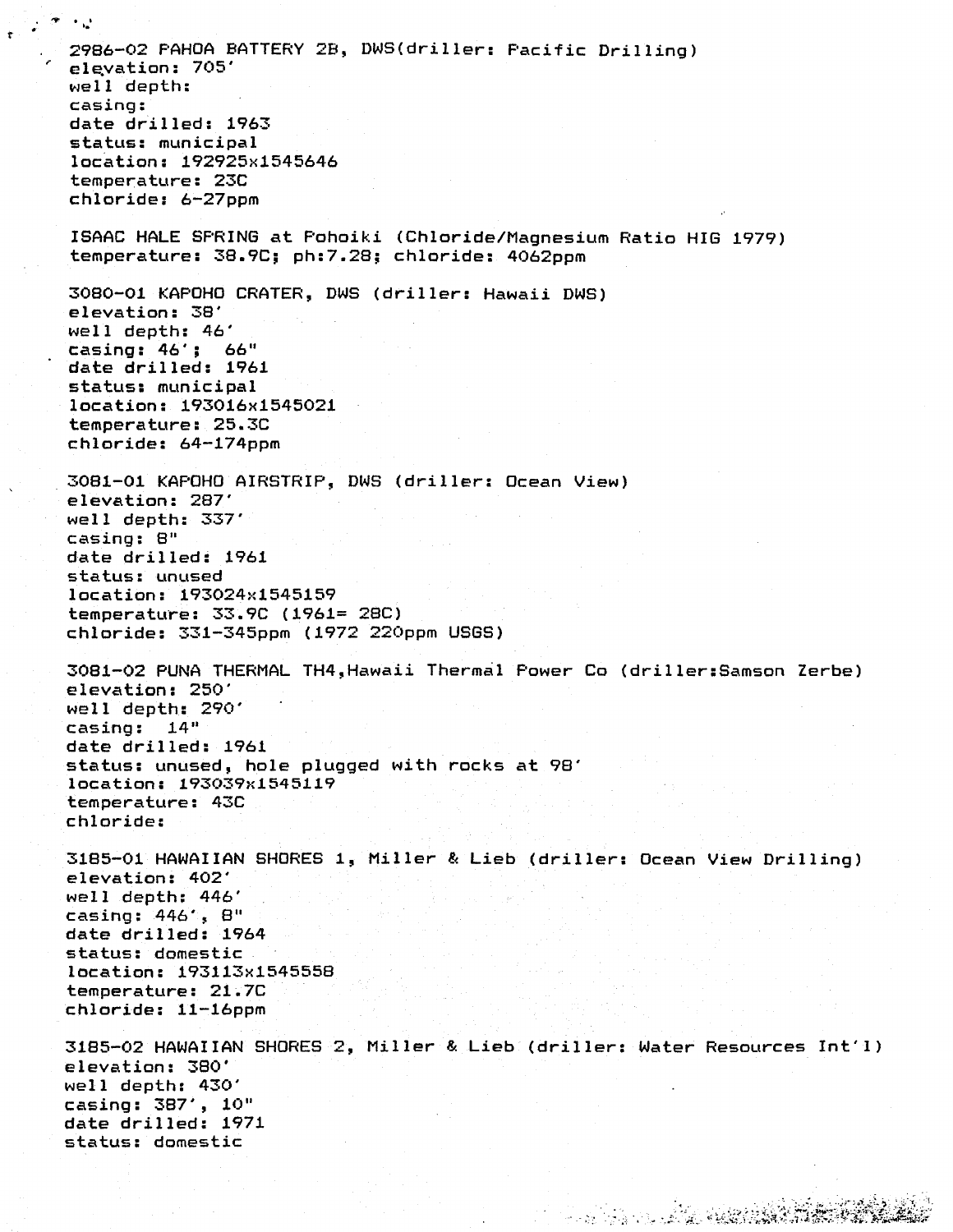1ecation: 193126x1545544 temperature: chloride: 23-28ppm

3188-01 KEONEPOKO NUl, DWS (Driller: Roscoe Moss) elevation: 603' well depth: 650' casing: 621', 14" date drilled: 1977 status: municipal location: 193105x1545803 temperature: 20C chloride: 4ppm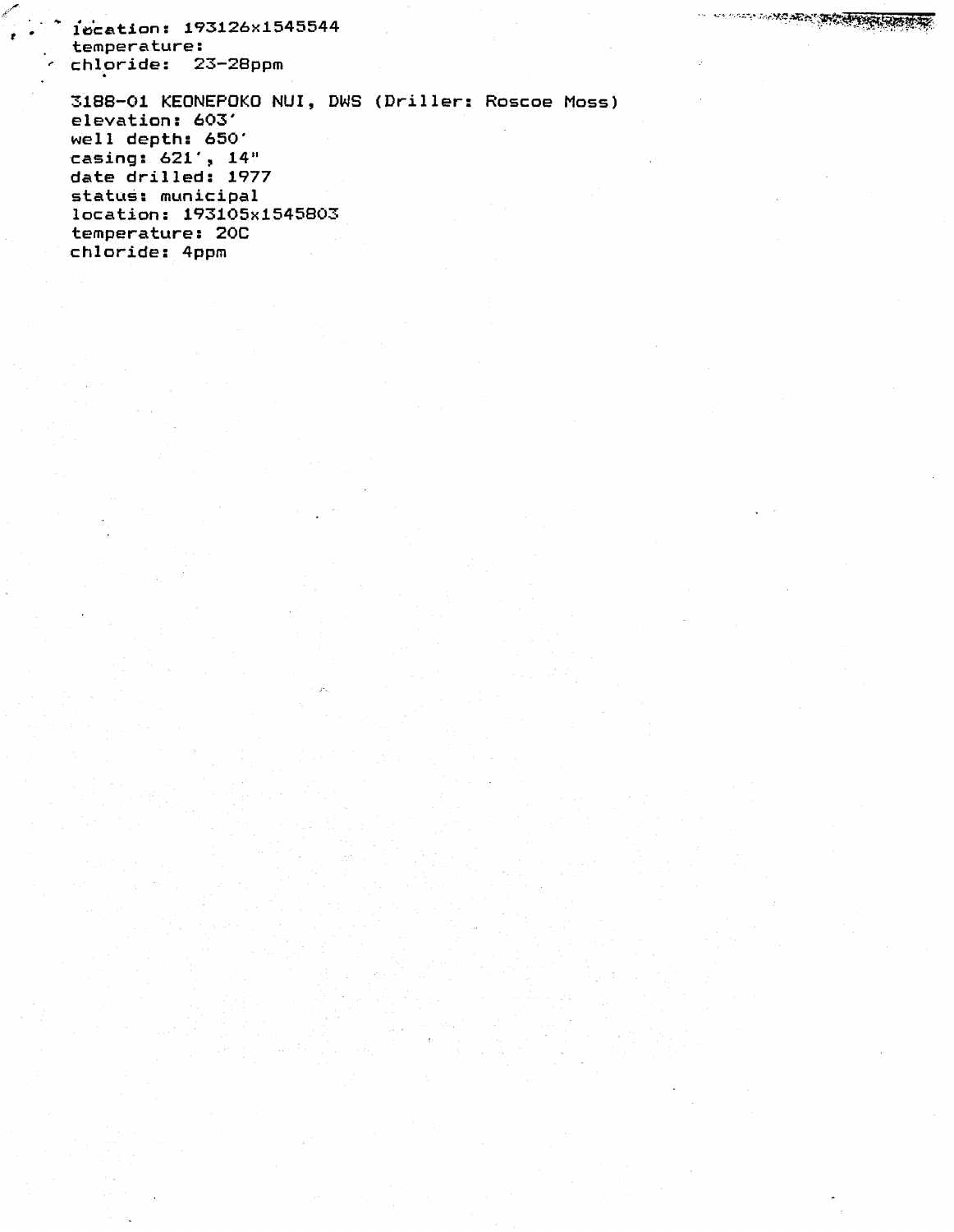"Public Hearing before the Planning Commission Puna Geothermal Ventures GRP 6/6/89 Presented by Jennifer Perry, Box 537 Pahoa, HI 96778

F· •

May I request that all the testimony presented to the Commission regarding the SOH wells be incorporated into this hearing for reference.

<sup>I</sup> would like to reply to Ormats' position stating that the quality of the groundwater resource in the area of the plant is considered already contaminated by geothermal fluids, and that this water should not be used for potable or irriQation suppply. PGV has applied to the DOH to amend the boundaries of the underground injection line to include the plant area and areas downgradient of the plant. This would permit them to contaminate the groundwater in that area. The DOH will be struggling with this basic issue when PGV files its permit for underground injection. At present the well at Kapoho Crater is at great risk.

<sup>I</sup> know the Commission has already taken the position that what happpens underground is not within their regulatory review, but if that review alters the workings of the application or the responsibility of the County Board of Water Supply, then it must be considered.

To provide additional data regarding this resource, <sup>I</sup> would like to submit an update of my previous testimony at the SOH hearings delineating the chloride contents of the wells in Puna, which are noted on the map.

The Dept of Water Supply limits potable drinking water to 250 ppm chlorides. Cooperative Extension Service reports and other irrigation studies claim that 1200 ppm is common and acceptable for most major crops, with some crops showing no adverse effects at 2600 ppm.

Our farming operation is still considering the drilling of <sup>a</sup> well for irrigation of the crops on our farm.

The chlorides in the HGPA and Kapoho State Wells area range from 1000 to 1400ppm, as recorded by bailing samples provided by Thermal Power and HGPA to the DLNR. This water could be used for irrigation.

In a report by Dr. Donald Thomas of the HIG, *9/22/87,* titled "The Geochemistry of the HGPA Geothermal Well: A Review and Update, he states:

"The presence of only slightly brackish water at2 km depths suggested that some mechanism associated with the rift zone was responsible for exclusion of seawater from the interior of the geothermal reservoir".

This indicates that there is water usable for irrigation at depths of 2km. In my discussions with the USGS, they indicated that the only well that appeared to have conflicting and excessive chlorides is the Halama Ki well located at the Halama KiAgExperiment Station. We really need to do more research and monitoring before we allow the contamination of <sup>a</sup> massive aquifer that appears to be protected by impermeable dikes from salt water intrusion. That this water might be heated by location in lower depths does not make it contaminated.

<sup>I</sup> would like to recommend that it is necessary to make an in depth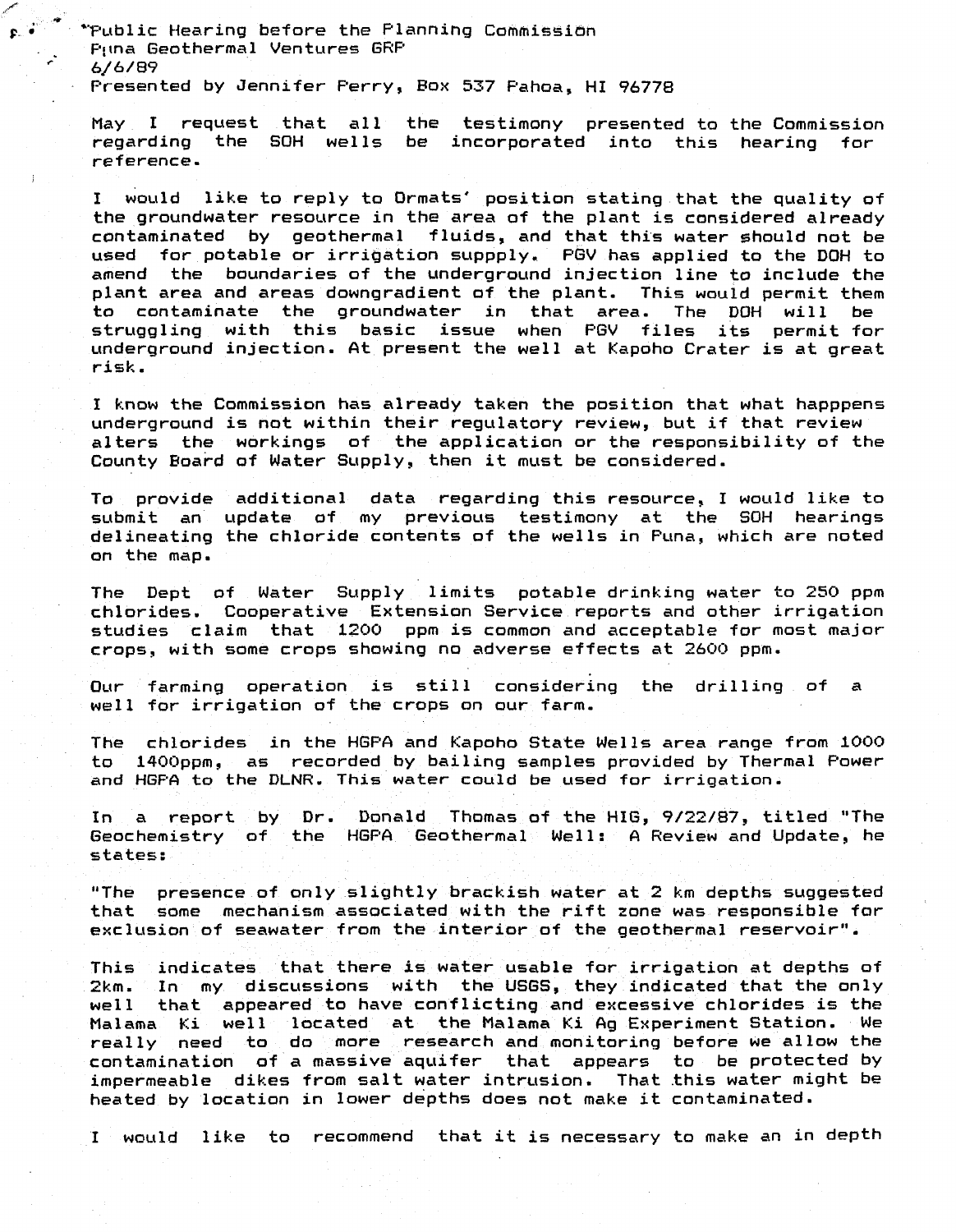$\mathbb{R}^2$ evaluation of our aquifer before the permit for a plant that requires the need to reinject into the lower depths of that <sup>2</sup> km aquifer is dbnsidered. If Ormat would be willing to defer their application until considered. If Ormat would be willing to defer their application until<br>this evaluation is completed, we have a better chance of living side by side. More test wells to measure the groundwater aquifer might be needed, and certainly a special monitoring of the effects the HGPA well has had on this aquifer is needed.

 $\ddot{\phantom{a}}$ 

.~

 $\ddot{\phantom{a}}$